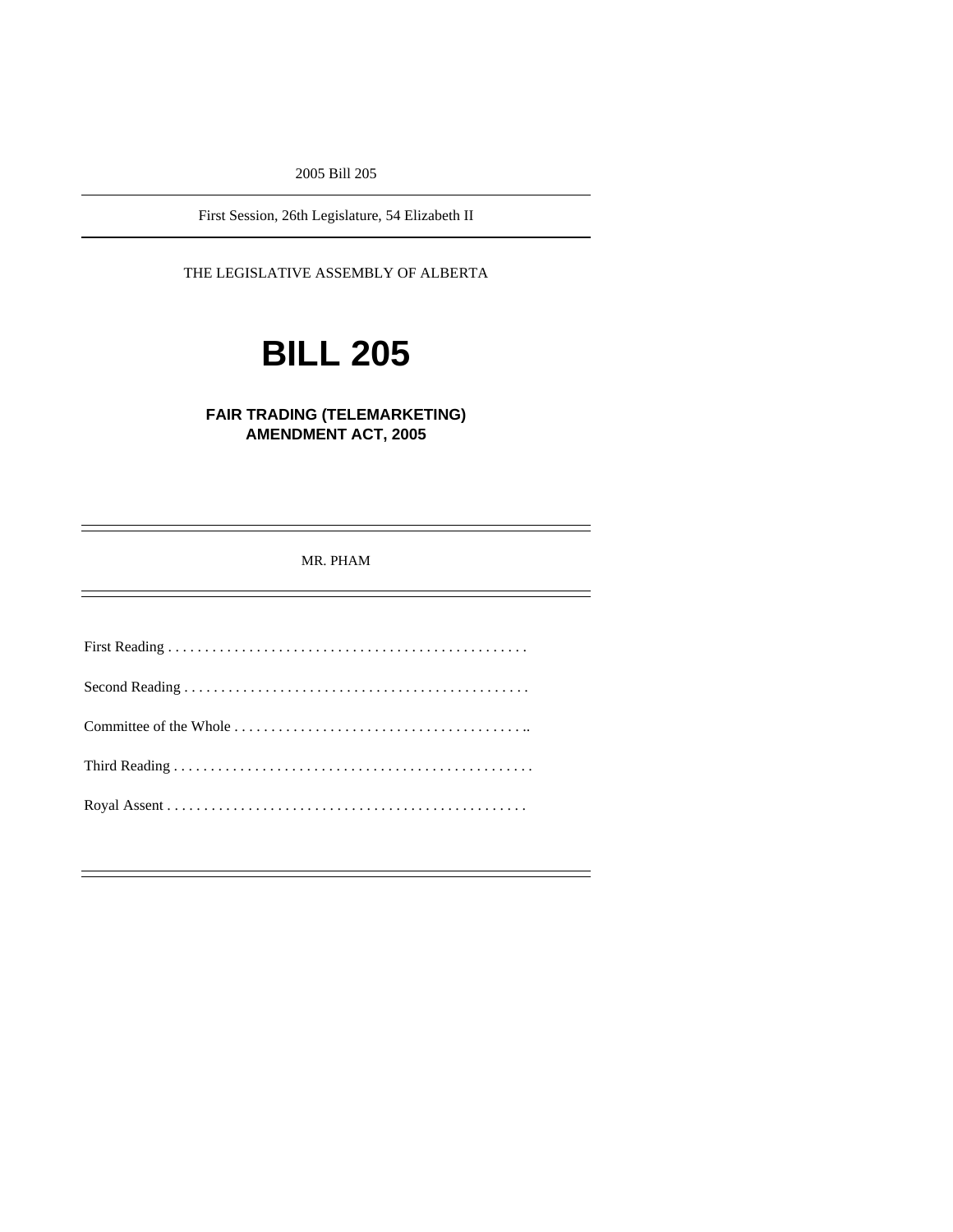*Bill 205 Mr. Pham* 

# **BILL 205**

2005

## **FAIR TRADING (TELEMARKETING) AMENDMENT ACT, 2005**

*(Assented to , 2005)* 

HER MAJESTY, by and with the advice and consent of the Legislative Assembly of Alberta, enacts as follows:

## **Amends RSA 2000 cF-2**

**1 The** *Fair Trading Act* **is amended by this Act.** 

## **2 The following is added after the heading for Part 4:**

#### **Telemarketing**

**41.1(1)** In this section, "telemarketing" means the marketing of goods or services by telephone or fax for commercial purposes whether done by a personal call, fax, computer or an automated recorded message device.

**(2)** No person may engage in telemarketing unless the person is the holder of a subsisting licence.

- **(3)** No person may engage in telemarketing
	- (a) on a weekday except between 9 a.m. and 5 p.m. and between 8 p.m. and 9 p.m.,
	- (b) on a weekend except between 10 a.m. and 5 p.m., and
	- (c) on a day designated as a general holiday under the *Employment Standards Code*.
- **(4)** A person engaged in telemarketing must
	- **1**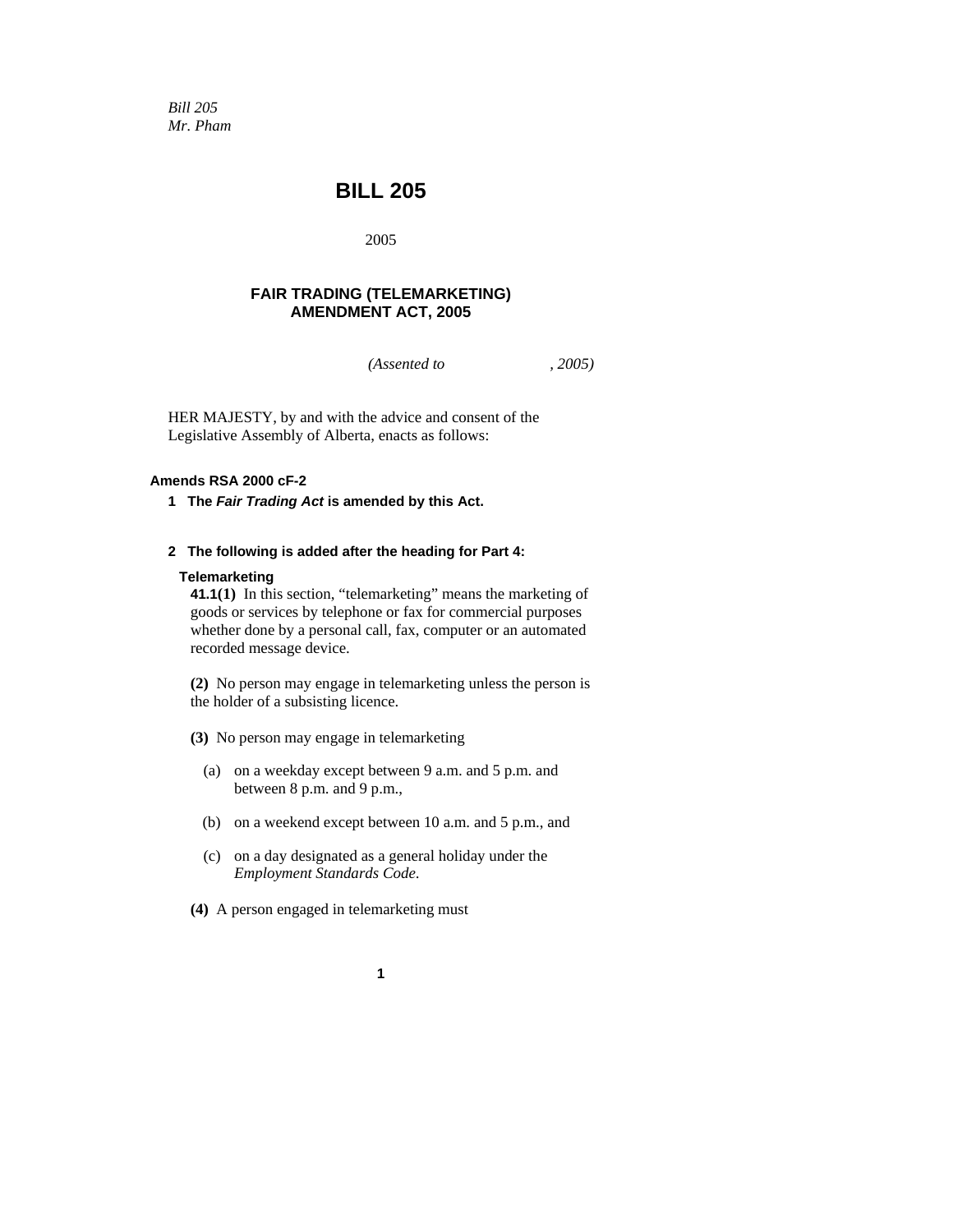- (a) identify the person or organization on behalf of whom the call or fax is made, including the telephone number, fax number and name and address of a responsible person whom the called party can contact, and
- (b) ensure that the telephone call or fax displays the originating calling number and the identity of the call originator.

**(5)** Telephone calls or faxes from the following persons, or persons acting on their behalf, do not constitute telemarketing for the purposes of this section:

- (a) a non-profit organization, which includes
	- (i) a charitable organization registered under the *Charitable Fund-raising Act* or the *Income Tax Act* (Canada), or
	- (ii) any other organization constituted exclusively for charitable or benevolent purposes where no part of its income is payable to or otherwise available for the personal benefit of any proprietor, member or shareholder,
- (b) a person conducting a poll or survey, or
- (c) an organization that has a pre-existing business relationship with the person who is being called or faxed.

#### **3 Section 161 is amended by adding the following after clause (b):**

(b.1) in Part 4, section 41.1;

#### **4 This Act comes into force on Proclamation.**

**2**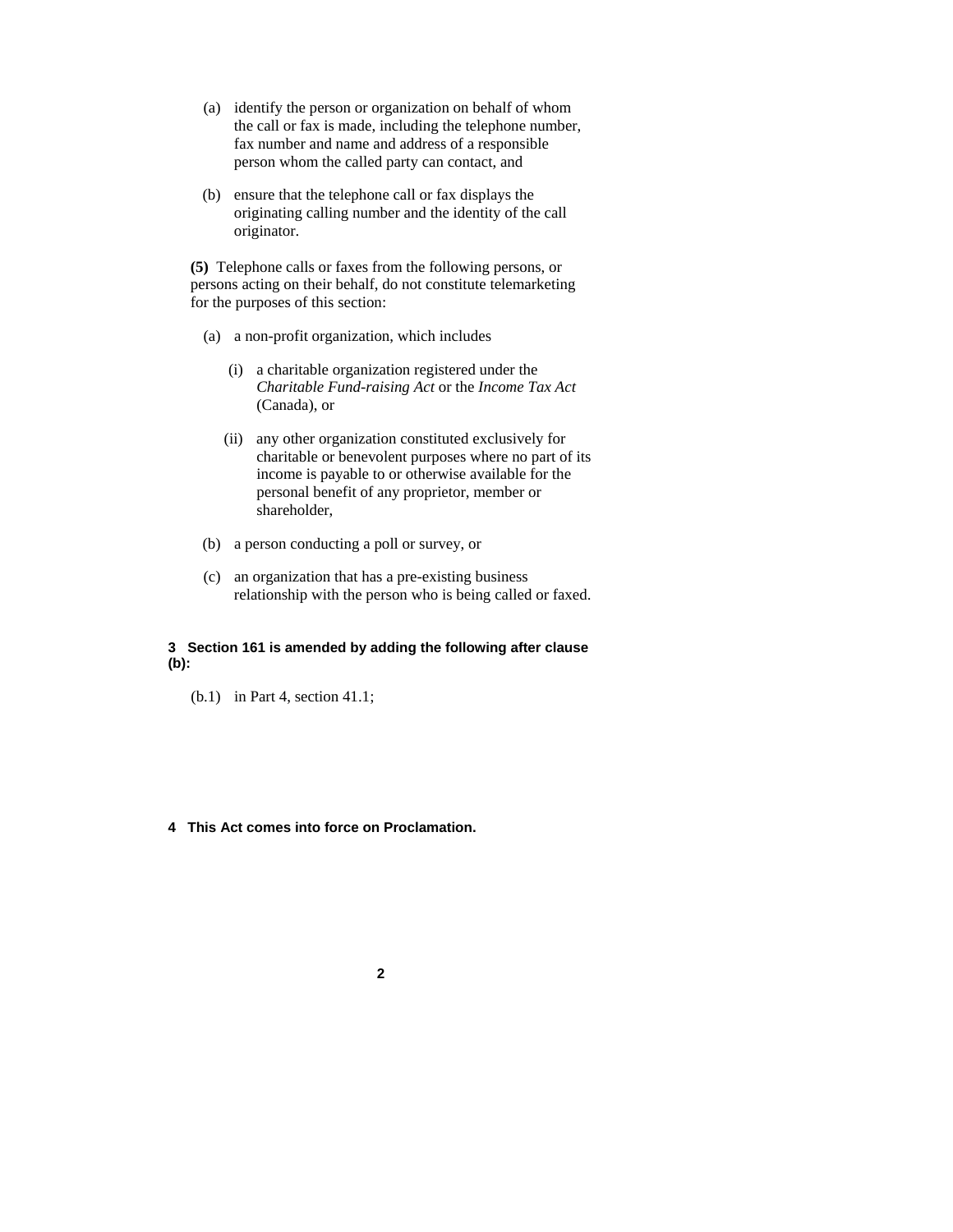# **Explanatory Notes**

- **1** Amends chapter F-2 of the Revised Statutes of Alberta 2000.
- **2** The heading for Part 4 presently reads:

# **Marketing Through Electronic Media**

**1** Explanatory Notes